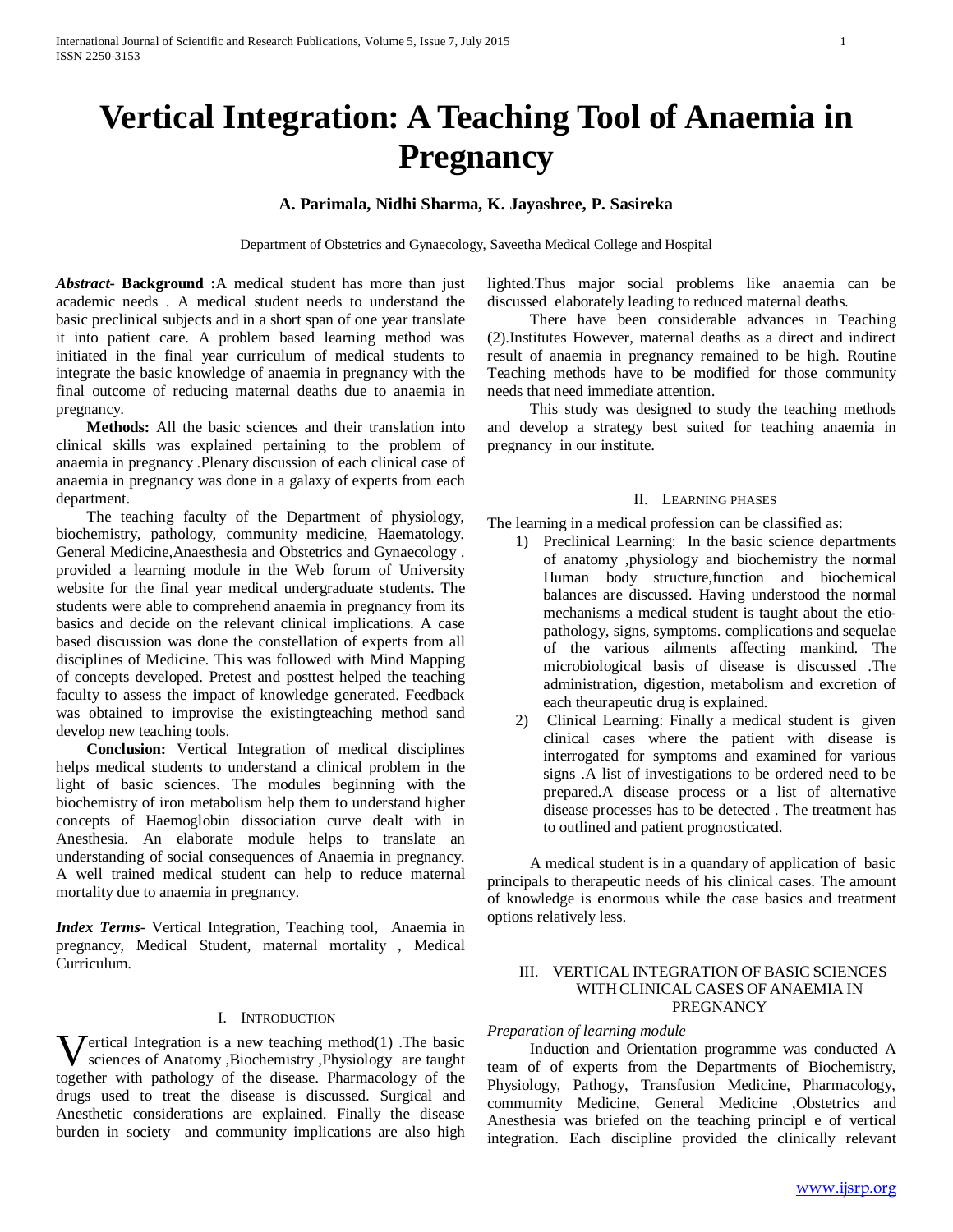points to reduce maternal anaemia .The final module comprised of

- 1. Iron and its Metabolism : Dietry absorption, storage, transport and utilisation of iron .
- 2. Physiology of Iron metabolism : Dietry sources of iron and laboratory investigations of physiological anaemia of pregnancy
- 3. Investigations done to diferentiate physiological from pathological anaemia and type the anaemia
- 4. Disseminated Intravascular Coagulation following abruption of placenta
- 5. Management of mild ,moderate and severe anaemia in each trimester of pregnancy
- 6. Management of severe anaemia in intrapartum and post partum periods
- 7. Congestive Heart Failure during pregnancy
- 8. Community Diagnosis of Anaemia and National Nutritional Anaemia Controll Programme.

 Students were given the learning module in PDF format in Web forum a fortnight before the actual clinical problems were given to them. The medical students were divided in groups to fascilititate participatory group based activity. The final module was comprehended in batches of 6 students together in the presence of a teaching faculty.

vIt was inferred that istudents were more interested and alert when the module was read as a group(3). A teaching faculty was available to clear doubts in the module.



**Figure 1:Group Based participatory comprehension of Module on Anaemia in pregnancy**

#### *Pretest and post test*

 A set of twenty mutiple response multiple choice questions were used for pre plennary assessment. The same Questionaire was assessed after the case based plenary session was over. The scores obtained were plotted using Box charts for pretest and posttest. The median. the  $25<sup>th</sup>$  percentile, the  $75<sup>th</sup>$ percentile and extreme values in pretest and post test group were plotted using Sigmaplot (.Figure 2 )



## *Case Based Discussion*

 Twelve case scenarios of anaemia in pregnancy were given for problem solving to the medical students .Students were divide in six groups Each group of nineteen students was given two cases for Problem Based Learning. The students presented the cases to a galaxy of experts from each department.



 The cases given for problem solving provided the first and second triggers to fascilitate problem solving

- 1. A case of severe anaemia at term
- 2. Parturient with severe anaemia
- 3. Congestive heart failure at term pregnancy
- 4. Abruptio placenta with multiple blood transfusions
- 5. Disseminated intra vascular coagulation
- 6. Anencephaly baby of a folic deficiency mother
- 7. Severe anaemia with food faddism
- 8. Severe anaemia for Caesarean section under general anaesthesia
- 9. Peurperal sepsis with severe anaemia
- 10. Intrapartum therapeutic forceps application in severe anaemia
- 11. A case of thalessemia with iron deficiency
- 12. Moderate Anaemia in Second trimester treated with parenteral Iron sucrose.

*Plenary Session*